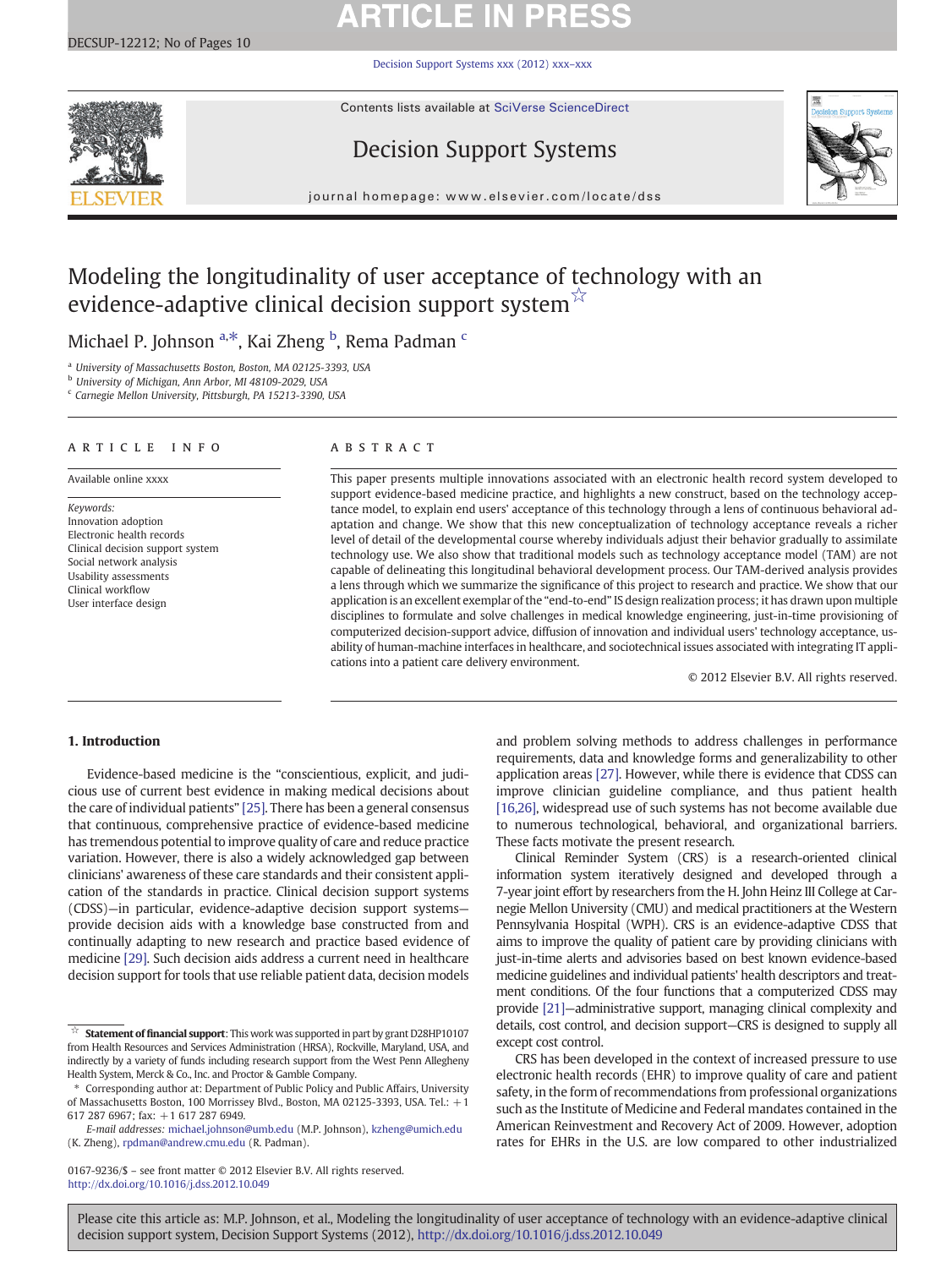countries [\[13\].](#page--1-0) Additionally, while CDSS technologies demonstrate great potential to improve quality of care and patient safety in laboratory and clinical trial settings (e.g., [\[4\]\)](#page--1-0), once deployed for routine use in the field, they often fail to obtain adequate usage by medical practitioners and consequently fail to achieve those anticipated benefits on clinical performance and patient outcomes [\[24\]](#page--1-0). For example, through a systematic review, Shojania et al. [\[34\]](#page--1-0) found that computerized medication safety alerts are overridden by clinician users in 49% to 96% of cases including those for preventing severe drug–drug interaction events. In a more recent review, Shojania et al. [\[28\]](#page--1-0) reported that point-of-care CDSS reminders have produced much smaller clinically significant improvements than those generally expected. Factors contributing to this missing link between the deployment of CDSS and the achievement of long-term end user adherence remain underexplored.

To enlarge the research base of knowledge regarding adoption and clinically relevant use of CDSS and EHR generally, CRS has operationalized research-based methods and models via a carefully designed application that has been evaluated in clinicians' day-to-day patient care routines. This process has generated research insights into reengineering the system's technological designs to improve its usability as well as informing tailored behavioral interventions for addressing the user resistance encountered. As an exemplar of the "end-to-end" IS design realization process, the CRS project draws upon multiple disciplines including decision science, computer science, information systems, and behavioral and social sciences to formulate and solve challenges in (1) medical knowledge engineering; (2) just-in-time provisioning of computerized decision-support advice; (3) diffusion of innovation and individual users' technology acceptance; (4) usability of human-machine interfaces in healthcare; and (5) sociotechnical issues when integrating technological systems into the reality of a patient care delivery environment. The CRS project hence embodies a "methodological pluralism" approach called by researchers [\[14\]](#page--1-0) which demands extreme additional attention be paid to medical practitioners' work contexts, their preferences and constraints, and the social and organizational environments in which technologies and users are situated.

The purpose of this paper is twofold: to summarize a new understanding of the importance of rigorous and adaptive clinical IT design to bridge academic research and practice generated through our previously published work based on developing, evaluating, and iteratively improving CRS, and to use this understanding to frame novel insights provided by CRS regarding the behavioral underpinnings of technology acceptance that may inform more useful and usable technology designs as well as more effective diffusion strategies and use policies. We achieve the first goal by reviewing the research contributions of the CRS project: analysis of longitudinal usage rates and causes of dissatisfaction with an early version of the application, and, with a reengineered version of CRS, user interface analysis to identify navigational patterns and opportunities for usability improvements, and social network analysis to reveal the nature of users' social interactions the relationship to individual clinicians' system utilization. We achieve the second goal by introducing a new model of technology adoption that addresses the limitations of the well-known technology acceptance model (TAM) through accommodation of the longitudinal course of acceptance behavior formation, development, and institutionalization relying on "actual system use" as computer-recorded objective usage instead of self-reported surrogates.

### 2. Materials and methods

### 2.1. CRS functionality

The Clinical Reminder System (CRS) is capable of managing workflow and clinical documentation as well as generating decision-support reminders at the point of care. To provide administrative support, CRS allows clerical staff to register new patients and manage patient appointments. When patients arrive in the clinic, clerical staff use CRS to track workflow activities such as patient check-in, encounter in progress, and patient check-out. To enable clinicians to manage all necessary patient information using a single system, CRS has evolved into a "lite" EHR system. The EHR features of CRS provide comprehensive patient data management support such as documenting clinical observations, tracking progress notes, prescribing medications and ordering laboratory tests. To minimize data entry and to collect electronically collect up-to-date patient health conditions, CRS is interfaced with other hospital information systems to retrieve laboratory test results (in real time) and patient demographic information and historical disease diagnoses (in batch mode, performed periodically).

In addition to storage, management, and retrieval of patient data, CRS implements evidence-based medicine guidelines to generate "just-in-time" alerts and advisories to improve medical practice of four chronic diseases: asthma, diabetes, hypertension, and hyperlipidemia; and five preventive care categories: breast cancer, cervical cancer, influenza, pneumonia, and steroid-induced osteoporosis. Such alerts and advisories, or reminders, provide clinicians with decision support aid in (1) managing clinical complexity and details, and (2) clinical diagnosis and treatment plans. The reminders that CRS generates take the form of recommendations to have certain tests performed, to receive vaccinations, or to discuss the pros and cons of alternative treatments. [Fig. 1](#page--1-0) contains an extended view of CRS' main workspace.

The most recent, web-enabled version of CRS is implemented using C# and ASP.Net technology and an Oracle 10 g database. All guideline-based, reminder generating algorithms are implemented as web services using a homegrown ontology. CRS is available at [http://crs.sph.umich.edu:8088/.](http://crs.sph.umich.edu:8088/)

### 2.2. CRS research directions

As a prelude to our discussion of new research results related to system usage, we summarize the primary research contributions of CRS. To enable effective and efficient medical knowledge engineering, we designed and implemented a novel guideline ontology model that enables structured acquisition and automated execution of evidencebased medicine guidelines. The Guideline Representation and Execution Model (GREM), built upon several existing guideline ontologies such as Guideline Interchange Format, is discussed in detail in [\[40\]](#page--1-0).

We conducted a longitudinal, quantitative usage analysis to assess the dynamics in the utilization rates of CRS. The main variable constructed from computer-recorded usage data is "the percentage of patient encounters in which CRS was used to generate clinician directed reminders." The longitudinal usage data were analyzed using a novel developmental trajectory analysis model (DTA). This model embodies a semi-parametric, group-based statistical approach for identifying distinct trajectory groups within a population and relating the group membership probabilities to a set of covariates of interest [\[19\].](#page--1-0) Based on the quantitative analysis results, we further collected and analyzed qualitative data from multiple sources in order to explain the low utilization rates observed (approximately 35% on average), and the developmental usage trajectories identified. These empirical, field-based user experiences of CRS within the context of clinical practice enabled us to identify a number of positive and negative themes that varied across usage trajectory groups. A summary of the quantitative and qualitative usage analysis is described in ref. [\[39\].](#page--1-0)

The technology acceptance model, which provides a framework for understanding usage results such as those described above, is based on theory of reasoned action (TRA). TRA posits that an individual's consciously intended behavior is determined by behavioral intention: a function of the person's attitudes towards the behavior; and subjective norm: influence the person receives from his or her significant others [\[2\].](#page--1-0) In extensions to TAM, the subjective norm construct has traditionally been measured using self-reported, general perceptions of other's influence to use software in question. As such, self-reports are incapable

Please cite this article as: M.P. Johnson, et al., Modeling the longitudinality of user acceptance of technology with an evidence-adaptive clinical decision support system, Decision Support Systems (2012), <http://dx.doi.org/10.1016/j.dss.2012.10.049>